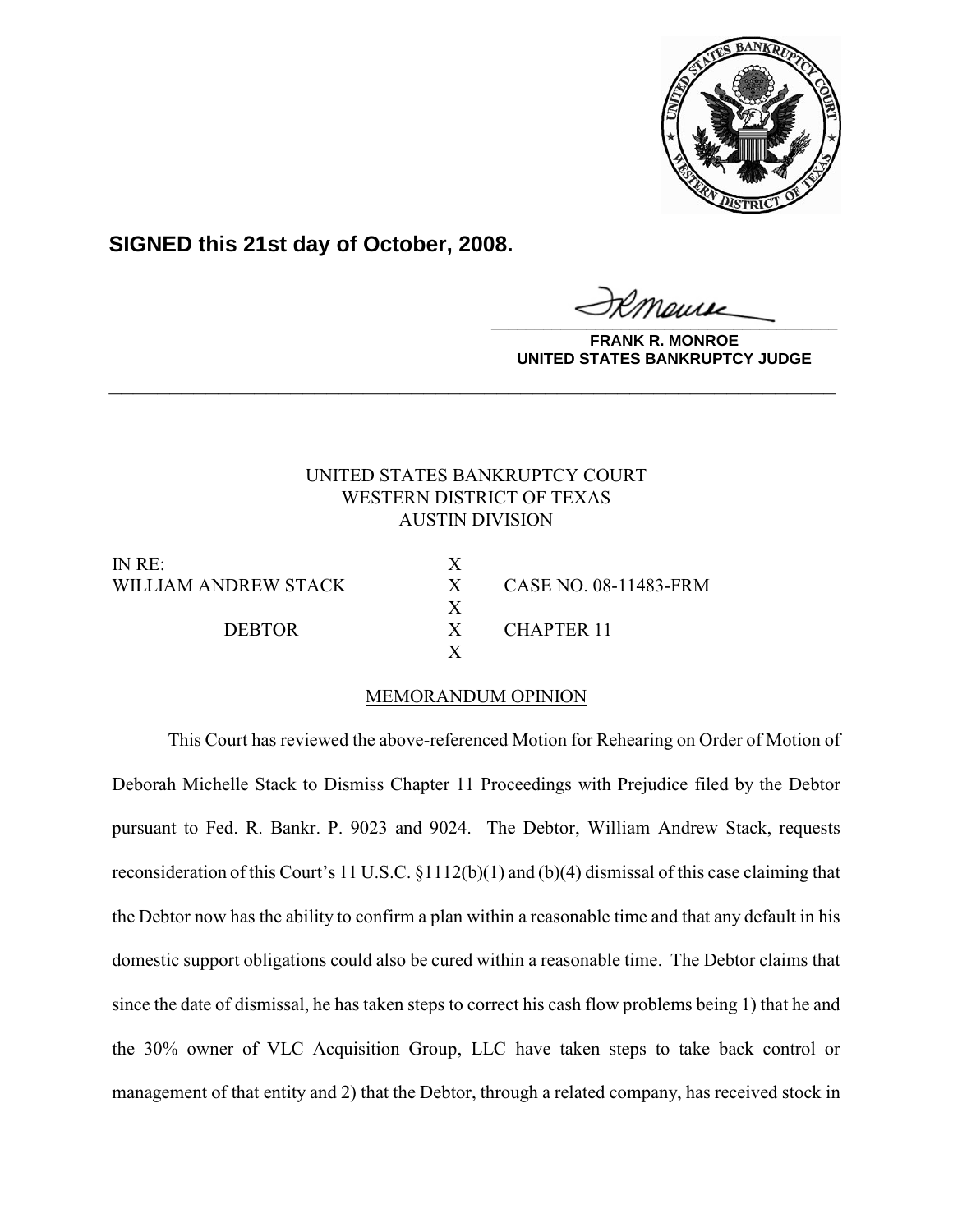return for services performed that he will now be able to liquidate and use to pay the obligations of the estate including his domestic support obligations.

## Background

On September 23, 2008 the Court entered an Order on Motion of Deborah Michelle Stack to Dismiss Chapter 11 Proceeding with Prejudice. At the hearing on this Motion to Dismiss, the Court determined that Deborah Stack established cause for conversion or dismissal of this case pursuant to the provisions of 11 U.S.C. §1112(b)(1)(that no unusual circumstances existed that would establish that the requested conversion or dismissal was not in the best interests of creditors and the estate) and §1112(b)(4) that Debtor failed to pay domestic support that was due after the date of filing of the petition).

The Court relied on the following findings of fact in making its ruling. The Debtor's scheduled expenses are far in excess of his scheduled income. The Debtor practices law in the securities area and often receives stock in the companies he represents with such stock rarely having much value at the time of its issuance so his income is highly speculative. There is no equity in the Debtor's homestead after the lien of approximately \$600,000 and the Internal Revenue Service's debt estimated at \$2,900,000.00 ( Debtor had not filed tax returns for the last 7 to 8 years). The Court could find only speculative value in the 9 or 10 polo ponies the Debtor owns. And, the 55% ownership in VLC Acquisition that the Debtor owns is merely ownership in real estate that is being developed, the equity of which on behalf of one witness was stated to be \$2,000,000 and by the Debtor \$5,000,000 and, regardless of this value it is only obtainable if, as and when the real estate development is completed which will not be in the next several months. Further, additional financing is also needed prior to completion of the project as the current loan on the partially developed real estate comes due and payable in January, 2009. The Debtor does not have the ability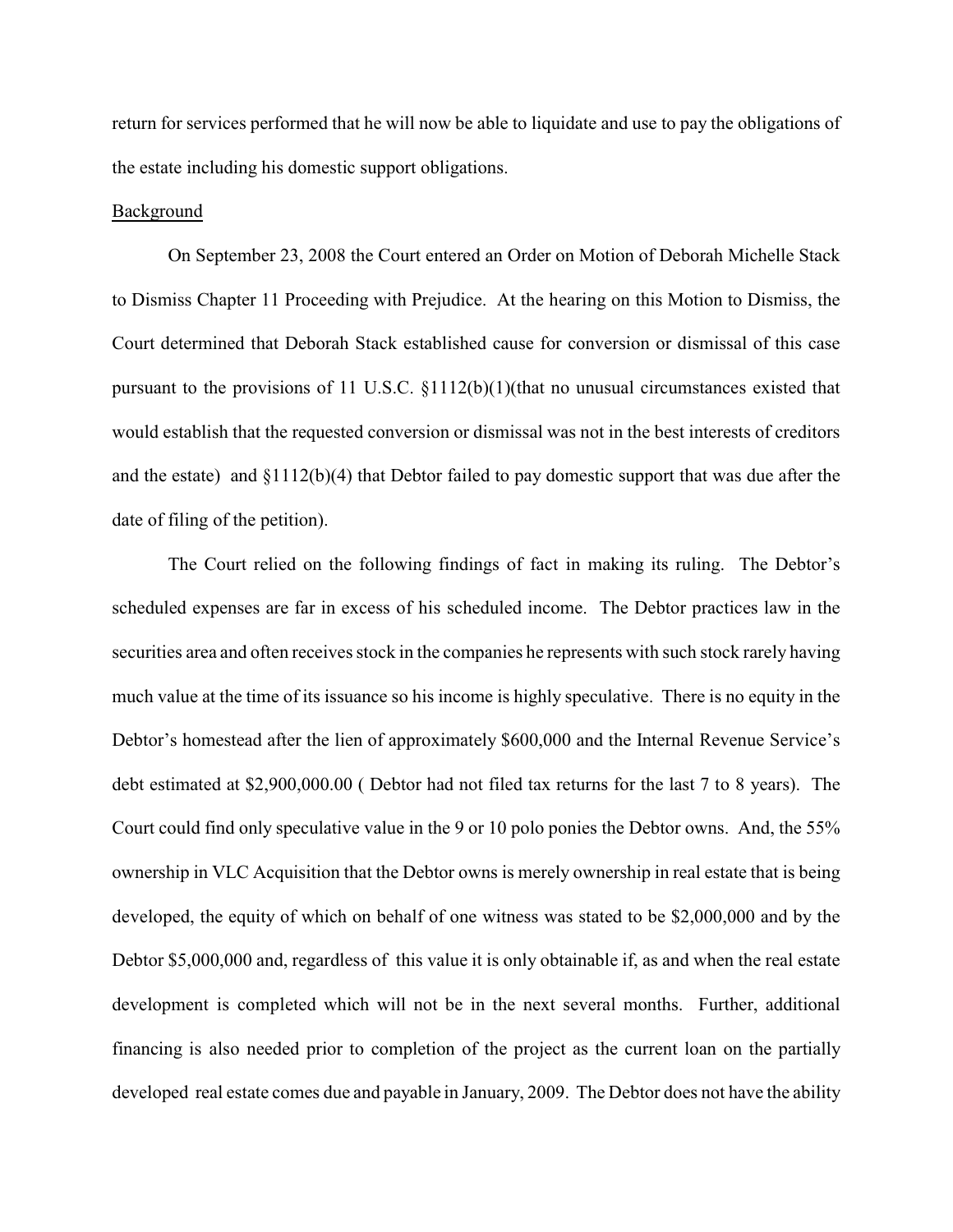to put forth a plan that is confirmable within a reasonable time as required by  $\S1112(b)(2)$  as his ability to fund such is totally speculative and even if he could fund such, all the proceeds will likely go to the IRS.

The Court gave the Debtor ten days from the date the Court entered the Order on Deborah Stack's Motion the option to convert his case to Chapter 7 or for dismissal. The Debtor then filed this Motion for Rehearing prior to an order converting or dismissing being entered.

## Conclusions of Law

This motion will be treated as a motion for reconsideration under Fed. R. Civ. P. 59(e). *See Fletcher v. Apfel,* 210 F.3d 510, 511-12 (5<sup>th</sup> Cir. 2000)("A motion to reconsider which challenges a prior judgment on the merits will be treated as a Federal Rule of Civil Procedure 59(e) motion if it is served within ten days after entry of the judgment."). "Reconsideration of a judgment after its entry is an extraordinary remedy that should be used sparingly." *Templet v. Hydrochem Inc.,* 367 F.3d 473, 479 ( $5<sup>th</sup>$  Cir. 2004). The Fifth Circuit has held "that such a motion is not the proper vehicle for rehashing evidence, legal theories or arguments that could have been offered or raised before the entry of judgment." *Templet*, 367 F. 3d at 479; *Simon v. United States*, 891 F.2d 1154, 1159 (5<sup>th</sup> Cir. 1990). Rather Rule 59 (e) "serves the narrow purpose of allowing a party to correct manifest errors of law or fact or to present newly discovered evidence." *Templet*, 367 F.3d at 479.

The Debtor appears to argue that his changed circumstances now allow him to qualify for a Chapter 11 proceeding, and that therefore this Court should vacate its prior order dismissing. The Debtor's supposed new circumstances, however, provide no new evidence that he can comply with the requirements of a Chapter 11 filing. It once again merely shows how speculative Debtor's cash flow position is and how unrealistic his view of his current situation is. The Debtor is now involved, it appears, in a power struggle with another member of VLC Acquisition Group, LLC for control of